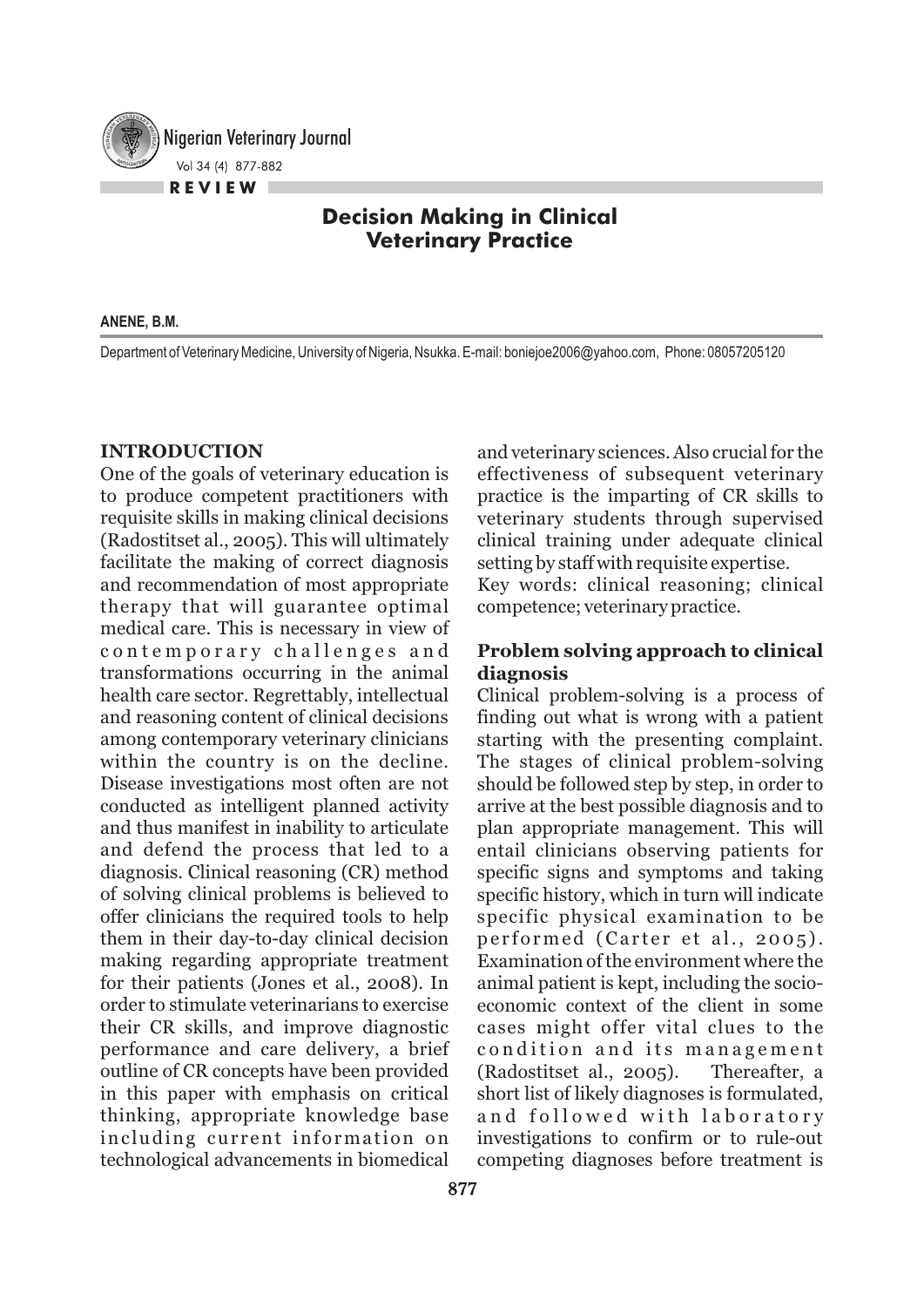administered (Carter, 2005).

Solving clinical problems involves a decision-making process; such as which questions to ask during history taking, proper diagnosis to pronounce and treatment including care plan to pursue (Trede and Higgs, 2008). This decision making process used to determine the diagnosis and management of patients' problem is referred to as clinical reasoning (Jones, 1992). Clinical reasoning has been variously referred to as the cognitive process or the critical and analytical thinking process used to determine the diagnosis and management of patients' problem (Terry and Higgs, 1993).

Clinical reasoning has therefore been defined as the thinking and decisionmaking process that are used in clinical practice, that enables clinicians to make the best clinical judgment for individual patients (Jones and Rivett, 2004; Higgs and Jones, 2008). According to Borleffs et al. (2003) clinical reasoning does not have the goal to make the correct diagnosis per se but to understand how to make the right decisions in the process of arriving at the diagnosis. In other words, clinical reasoning emphasizes process over content.

Health care in both human and veterinary medicine is becoming more and more complex and sophisticated (Titchen and Higgs, 1999). This is because of changing societal attitudes, enlightenment and greater availability of health information, coupled with legal and insurance concerns which have generally revolutionized health care environment (Fish and Higgs, 2008). Contemporary veterinary practitioner just like every other health profession needs to adopt an informed and critical stance in practice (Radostitset al., 2005) which demands utmost professionalism, openness, rationality and cost-

effectiveness as well as increasing accountability in decision making (Fish and Higgs, 2008). Every clinician must be able to articulate, externalize and rationalize the processes that led to his therapeutic actions (Nkanginieme, 1997; Dhaliwal, 2006). To achieve this, he must be systematic and methodical in his clinical diagnostic approach as well as being logical and analytical in every step down the entire process in order to arrive at the best judged action (Terry and Higgs, 1993).

Clinical reasoning method of problem solving has been suggested as a way of enthroning transparency, accountability, retraceability and best practice in the diagnostic process (Jones and Rivett, 2004). It involves an open demonstration of the individual steps of the therapeutic process which makes it easy for colleagues, students and clients/patients to follow and understand the individual treatment steps ((Chamberland and Hivon, 2005). Furthermore, the application of clinical reasoning enhances clinician's capability in diagnosis as well as facilitates learning in practice. It also engenders professional communication and provides opportunity for the clinician to reflect on the therapeutic process thereby enhancing attainment of the objective to provide the best and most efficient method for the patients (Jones and Rivett, 2004).

### **Clinical decision making models**

There are several models of clinical reasoning, including pattern recognition, hypothetico-deductive or diagnostic r e a s o n i n g , a n d n a r r a t i v e reasoning/patient centered methods (Terry and Higgs 1993; Jones and Rivett, 2004; Edwards and Jones, 2007).

Pattern recognition or illness script focuses on the organization and accessibility of knowledge stored in the clinician's memory (Higgs and Jones, 2000). Here, the clinician has learned or by experience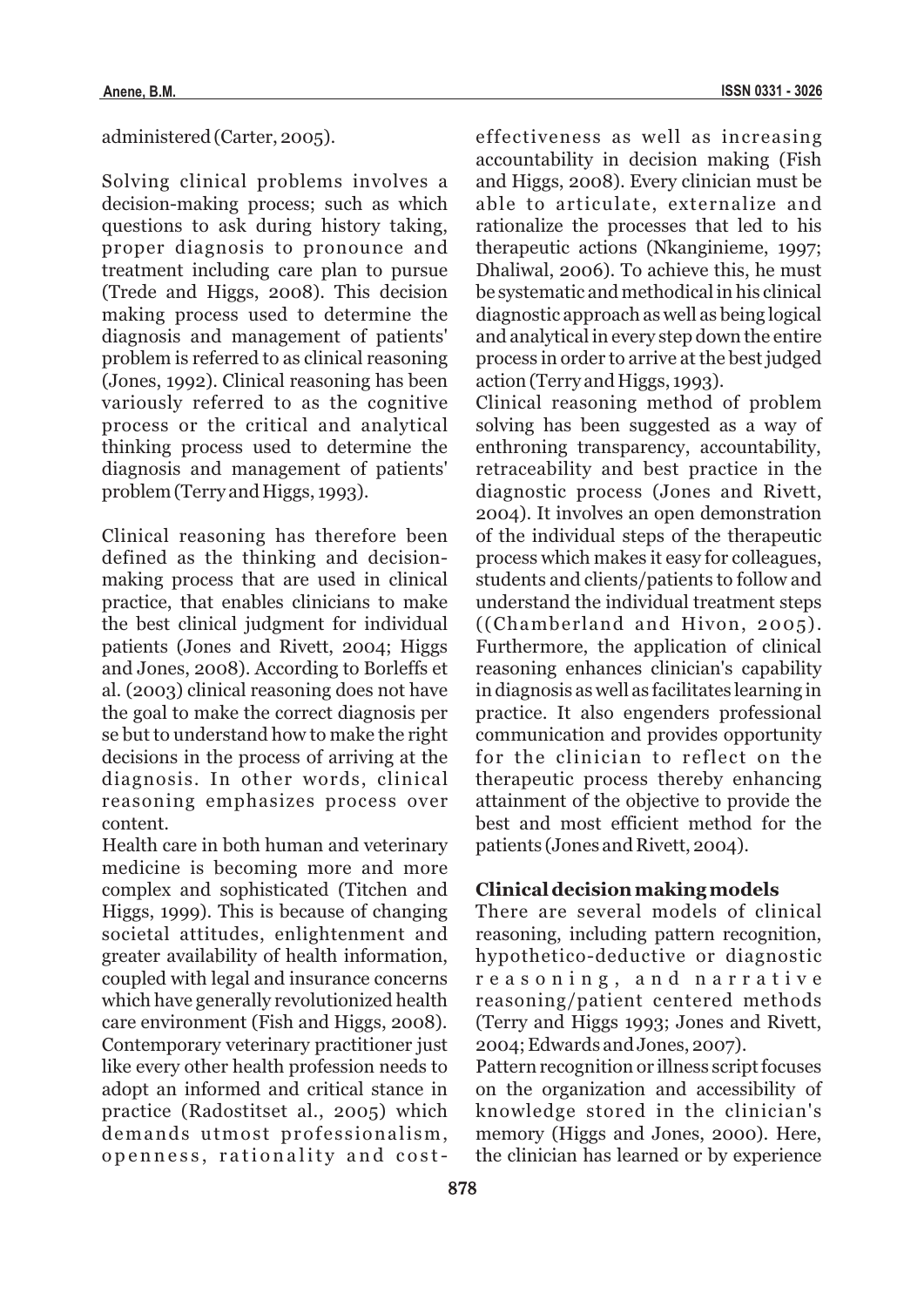has observed the pattern of symptoms and physical finding that led to a certain diagnosis. Subsequently, when confronted with a patient who has virtually the same pattern of signs and symptoms, the clinician's experience enables him to recognize the condition quickly (Patel and Groen, 1986). Pattern recognition occurs automatically in nature and therefore thought to be intuitive because clinical judgment appears to take place without reasoning but can be explained within a cognitive understanding (Nkanginieme, 1997; Higgs and Jones, 2000). This model of diagnosis is faster, efficient and easy and is used by expert and experienced practitioners (Dhaliwal 2006). Unfortunately, not all similar patterns represent the same disease. There may be instances where a common diseases present with rare signs or a rare condition manifesting common signs. Moreover, the presence of some disease conditions cannot be established with complete confidence from history and examination (Carter et al., 2005). Therefore such complex and poorly defined practice problems are solved through analytical reasoning method referred to as hypothetico-deductive method (Elstein et al., 1978) as opposed to pure recognition of clinical patterns.

Hypothetico-deductive model of clinical reasoning is a complex and systematic problem focused method of inquiry which involves establishing a systematic list of possible hypotheses and testing of hypotheses (Elstein and Schwartz, 2002). The clinician generates a tentative hypothesis based on initial data from the patient. A prediction is then made as to what additional findings ought to be present if the hypothesis were true, and guided search for these findings is conducted through further data collections and interpretation. Further hypotheses

may be generated and evaluated until the various hypotheses are confirmed or negated (Elsteinet al. 1978).

Hypothetico-deductive method of reasoning is used by clinicians at all levels of experience (i.e. both experts and novices) but experts appear to possess a superior organization of knowledge (Jones, 1992). The expert or advanced clinician uses a combination of the pattern recognition and hypothetico-deductive approaches. Experts often reach a diagnosis based on pure pattern recognition of clinical pattern with a typical problem (Jones 1992; Terry and Higgs 1993) however, the expert, like the more inexperienced practitioner (novice) appears to rely more on hypotheticodeductive clinical reasoning especially when faced with difficult and unfamiliar cases (Jones, 1992).

Critical thinking based on technical and practical interests represented in the two practitioner-centered models above is important but incomplete in meeting the challenging demands of contemporary practice environment (Trede and Higgs, 2008) hence the import of patientcentered approach to health care management. The patient-centered method of clinical reasoning is characterized by collaborative decision making involving client/patient, carers and the clinician (May et al., 2008). There is conscious effort to integrate the client/patient perspectives into the the rapeutic plan. Client/patient participates actively in the therapeutic process; clinician explains the treatment plan and integrates the client/patient's wishes, expectation and concerns (Trede and Higgs,  $2008$ ). The doctor is constrained to relegate his professional authority and professional role and seek to share knowledge and power with the client/patient and to respect the input the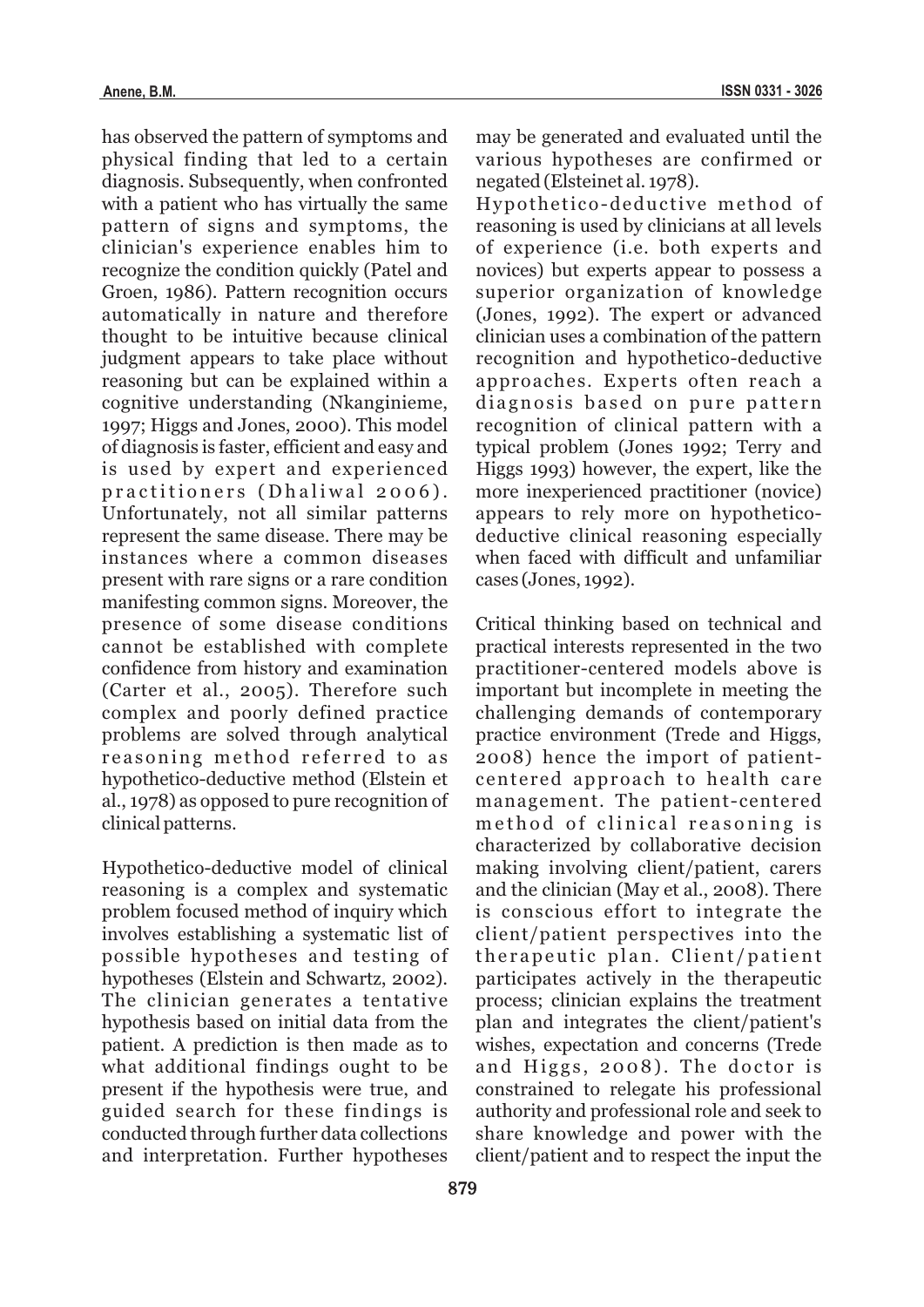client/patient can make to clinical decision making and health care management (Trede and Higgs, 2008). This process of shared decision making demands defining the problem, presenting the options, identifying client/patients values and preferences as well as doctors knowledge, and clarifying understanding (Makoul and Clayman, 2006). Collaboration and communication are now considered as important as delivering care in that client/patient's narratives may provide insights that can be incorporated into diagnostic reasoning and management planning for better outcomes. Therefore good and effective communication will be a core clinical skill required for success in this model of clinical reasoning. Unlike in human medicine, there are few studies to validate the effectiveness of communication skills in veterinary medicine (Latham and Morris, 2007). However, it has been stated in a report by Shaw et al. (2004) that the beneficial effect of good communication on the health, satisfaction and compliance of clients/patients and the satisfaction of doctors should be equally applicable to veterinary medicine.

Of these CR models, pattern recognition fit quite naturally into our local practice environment and appears to be the method commonly used by local field practitioners because of weak laboratory diagnostic support base. However, in the tertiary veterinary service centers in Veterinary Teaching Hospitals (VTHs) and few cosmopolitan centers in the country with high profile clients and capacity to overcome prohibitive cost of diagnostic facilities and services, systematic and analytical method of clinical investigation is encouraged.

#### **Clinical decision making skills**

Professional competence, disaggregated into technical skills, experience and

medical knowledge are vital assets required for an effective making of diagnosis (Higgs and Titchen, 2000; Fink-Koller, 2007). Technical skills decomposed into clinical and diagnostic skills entails proficiency in obtaining clinical information and being able to relate it to various possible disease entities (Nkanginieme, 1997). This generally demands high skill levels in history taking, with good communication skills, emotional competence and good interpersonal skills as well as adequate diagnostic skills (examinations and interpretation of results). It will be incumbent on veterinary educators in the country to equip prospective veterinarians with this vital technical know-how needed for effective and efficient clinical practice. This will require extreme dedication and commitment from instructors with responsibility to impart these skills, coupled with availability of appropriately relevant instructional and diagnostic facilities, and broad exposure to practical skills training both under natural and simulated environment.

Knowledge and experience accumulated over years of training and practice are important for making appropriate clinical judgment (Rycroft-Malone et al., 2004). Knowledge has been described as being fundamental to reasoning and decisionmaking, and thus central to professional practice (Higgs and Titchen, 2000). Without appropriate medical knowledge, it is difficult to proceed logically in the clinical decision process. The current rate and speed of knowledge generation and dissemination in biomedical field including veterinary science is enormous (Radostitiset al., 2005). This will definitely limit the capacity of veterinarians who are not conversant with computer usage and it applications to keep abreast with current developments in veterinary medicine, and to deliver quality and effective veterinary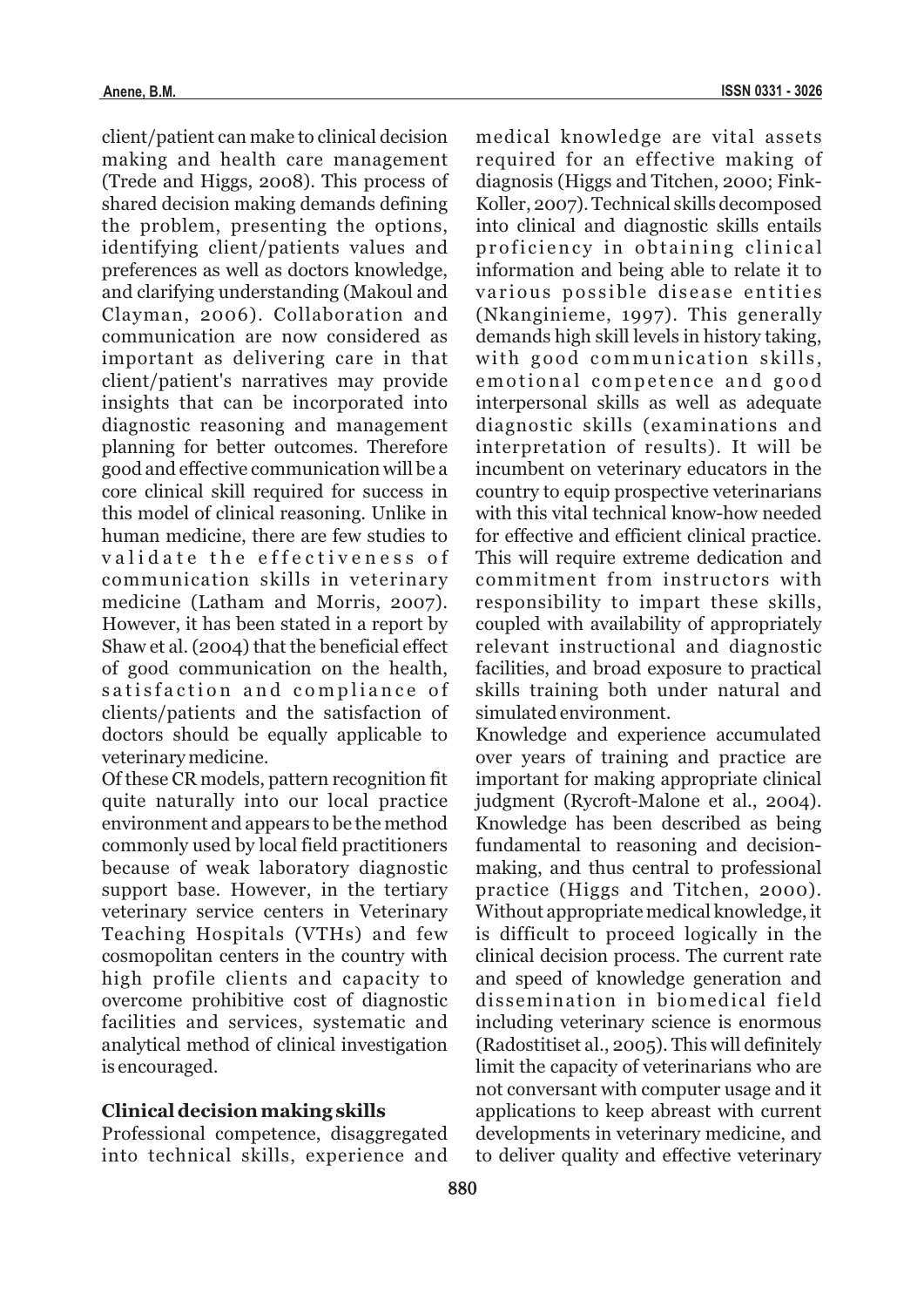practice.

# **CONCLUSION**

Clinical reasoning is worthwhile because it enhances diagnostic performance of clinicians, enabling them to treat their patients with optimum safety and efficacy. Professional and clinical competencies have been highlighted as necessary ingredients that drive CR method of solving clinical problems. Integration of this concept into veterinary clinical practice and education in the country will not only improve the quality and effectiveness of our service delivery but also the overall perception of our profession. However, we must endeavor to create the kind of environment that fosters learning and practice of CR. Some of the identified constraints are paucity of specialists and role models, poor intrinsic motivation, very weak exposure to new knowledge and technological innovations in veterinary medicine and allied fields, and inadequate clinical settings for training e.g. scarcity of basic instructional facilities.

#### **REFERENCES**

- BORLEFFS, J.C., CUSTER, E.J., VAN GIJN, J. and TEN CATE, O. (2003): Clinical Reasoning Theater: A new approach to Clinical Reasoning Education, In: Acad. Med., 78: 322- 325.
- CARTER, J., MULLER-STOVER, I., OSTNSEN, H. and CHR. HEUCK, C. (2005): Good clinical diagnostic practice: a guide for clinicians in developing countries to the clinical diagnosis of disease and to making proper use of clinical diagnostic services (WHO Regional Publications, Eastern Mediterranean Series; 27: 15- 17.
- CHAMBERLAND, M. and HIVON, R.  $(2005)$ : Les compétences de

l'enseignantclinicienet le modèle de rôle en formation clinique. Pédagogiemédicale.6:98–111.

- DHALIWAL, G. (2006): Clinical Decision – Making: Understanding how clinicians make a diagnosis. The New Eng. J. Med. : 19-29.
- EDWARDS, I. and JONES, M. (2007): Clinical reasoning and expertise. In expertise in physical therapy practice 2nd Ed. (JENSEN, G. M., GWYER, J., HACK, L. M. and SHEPHARD, K. F. eds.), Boston, Elsevier.
- ELSTEIN, A.S., SCHULMAN, L.S. and SPRAFKA, S.A. (1978): Medical problem solving: an analysis of clinical reasoning. Cambridge. MA: Harvard University Press.
- ELSTEIN, A. and SCHWARTZ, A. (2002).Clinical problem solving and diagnostic decision making: selective review of cognitive literature. Br. Med. J., 324: 729-732
- $FINK-KOLLER, B. (2007): The$ Integration of Clinical Reasoning in Osteopathy. M.Sc. thesis, an der DonauUniversitätKremsNiedergelegt an der Wiener SchulefürOsteopathie: 102.
- FISH, D. and HIGGS, J. (2008): The context of clinical decision making in the 21st century. In: Clinical reasoning in the health professions, 3rd Ed. (HIGGS, J., JONES, M., LOFTUS, S. and CHRISTENSEN, N., eds) London: Butterworth Heinemann Elsevier: 19- 30.
- HIGGS, J. and JONES, M. (2008): Clinical decision making and multiple problem spaces. In Clinical Reasoning in the Health Professions. 3rd Ed. (HIGGS, J., JONES, M., LOFTUS, S. and CHRISTENSEN, N., eds) Oxford: Butterworth-Heinemann: 3–17.
- HIGGS, J. and TITCHEN, A. (2000): Knowledge and reasoning. In Clinical Reasoning in the Health Professions,